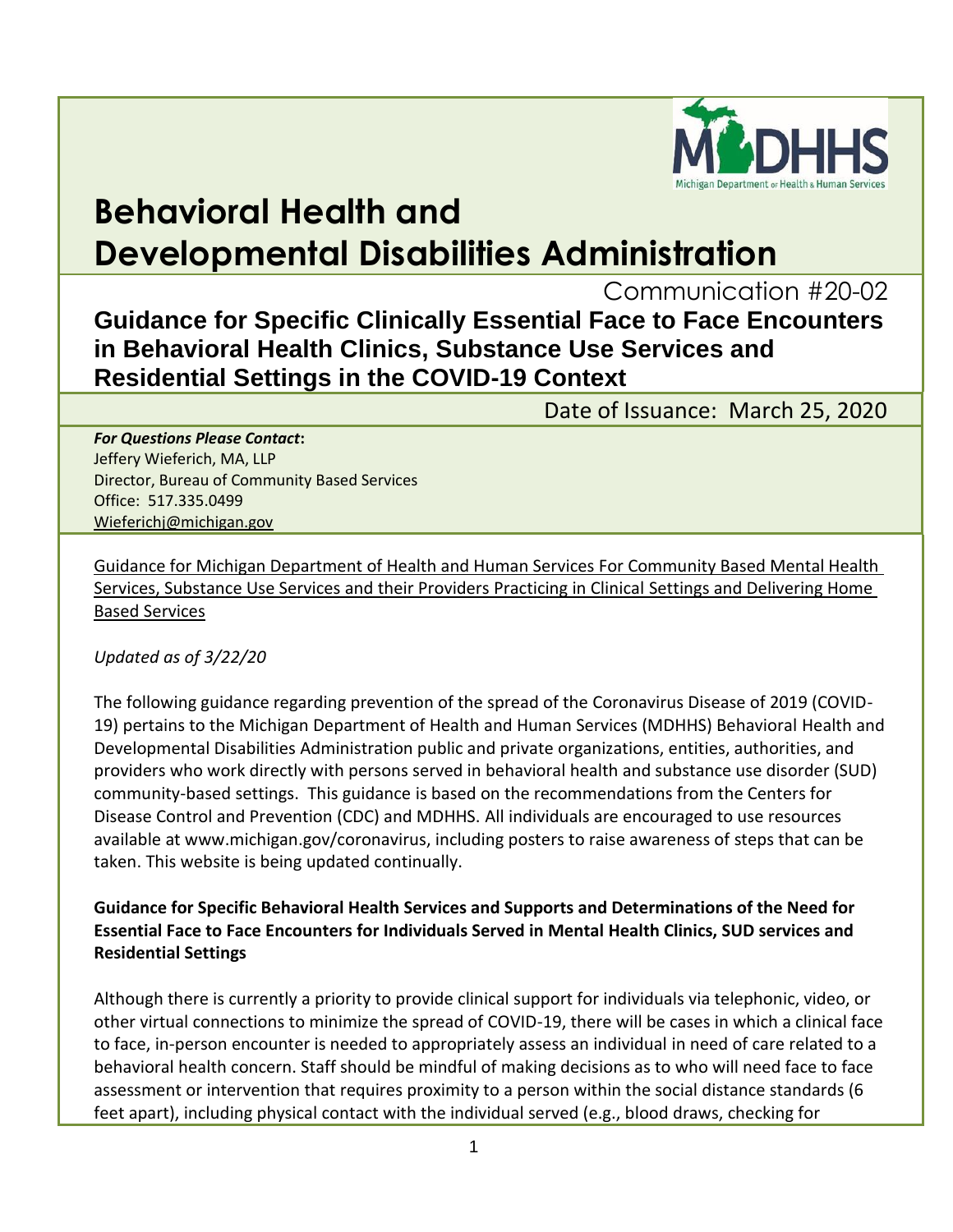medication side effects through physical examination, delivering injections of medications).

The CDC defines close contact as follows:

- CDC definition of a close contact\*:
- **a) being within approximately 6 feet** (2 meters) of a COVID-19 case for a prolonged period; close contact can occur while caring for, living with, visiting, or sharing a healthcare waiting area or room with a COVID-19 case

-*OR-*

## **b) having direct contact** with infectious secretions of a COVID-19 case (e.g., being coughed on)

\*if such contact occurs while not wearing recommended personal protective equipment (PPE) (e.g., gowns, gloves, N95 respirator or facemask, and eye protection), the contact is considered an exposure.

## **Clinical Considerations for General face to face encounters:**

Decisions for whether a person who shifts from the usual face to face, in-person encounter to a telephonic, or other virtual encounter as a result of COVID-19 should be done with clinical guidance, recognizing the public health directive to maximize social distancing and utilize telepractice type care delivery. However, for someone who would otherwise have a face to face, in person encounter, the clinical rationale (both from an infection control and a behavioral health perspective) must be documented. Clinical decisions should be based on the behavioral health needs of the person. In addition to their behavioral health needs, the risk to the person receiving BH services poses for spreading the COVID-19 virus or for contracting it must be considered when evaluating the need for a face to face clinical assessment. The need for face to face vs virtual encounters should be evaluated regularly according to the needs of the person and the public health directives, which can change over time. Such decisions should be made with the liberal use of clinical consultation with community mental health, PIHP, or provider medical directors and other clinical supervisors.

*Also, face to face encounters that can be conducted using social distance standards (avoiding close contact) should be conducted utilizing this practice*.

## Guidelines for Home Visits in the Behavioral Health Context

When preparing or scheduling appointments for home-based visits (e.g, ACT services, ABA services, or other types of face to face services), please use the following guidance to ensure the safety of the staff and the person served:

- Visits should be pre-scheduled whenever possible to gather information about the person's clinical condition, both from a behavioral health perspective and from a physical health perspective.
- When scheduling a visit or prior to entering a home, staff should ask the following three screening questions pertaining to all household members:

1. Is there any reason you have been instructed to self-quarantine or isolate? If yes, why?

2. Have you had contact with any Persons Under Investigation (PUIs) for COVID-19 within the last 14 days, OR with anyone with confirmed COVID-19?; and

3. Do you have any symptoms of a respiratory infection (e.g., cough, sore throat, fever, or shortness of breath)?